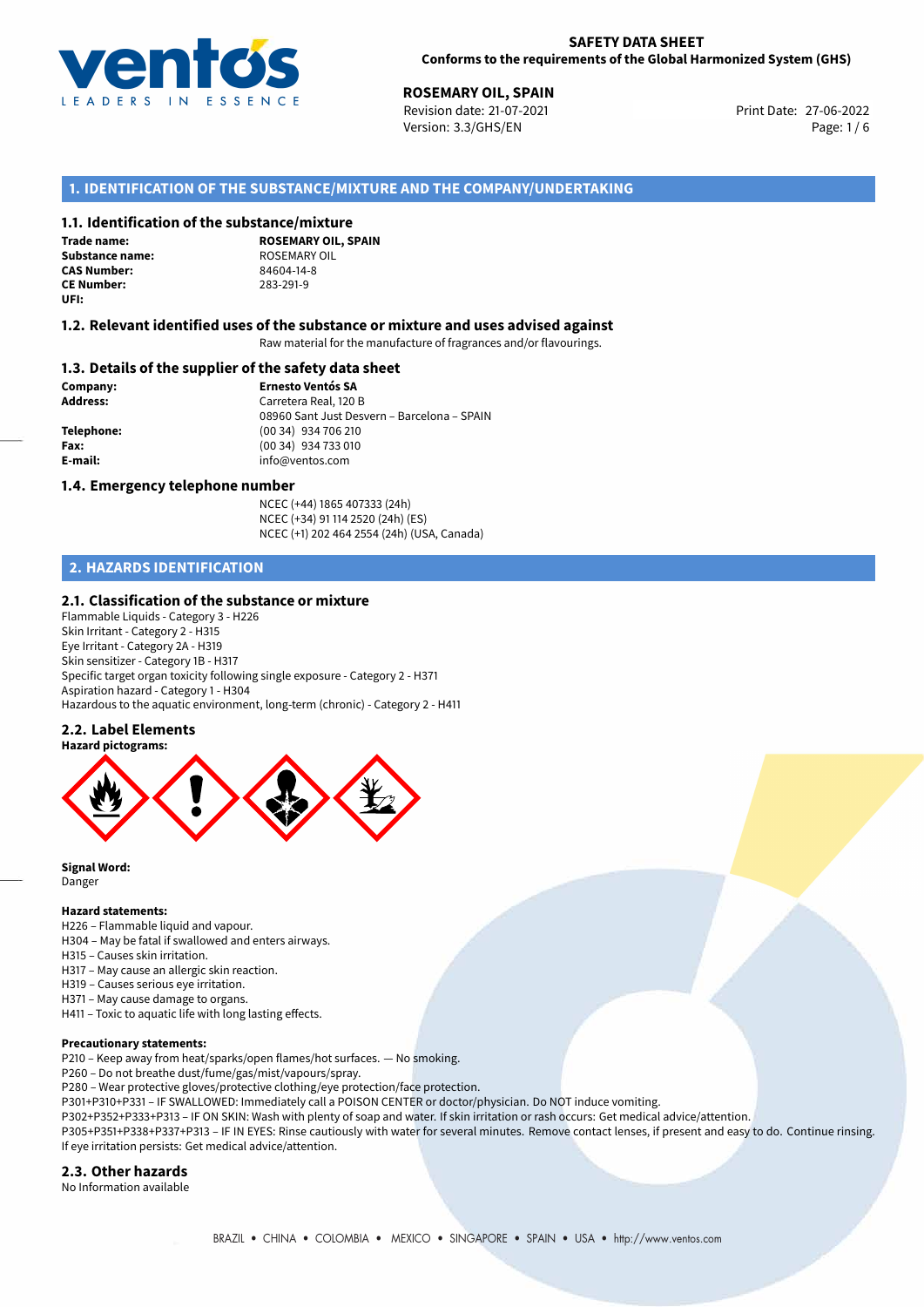

**ROSEMARY OIL, SPAIN**<br>
Revision date: 21-07-2021<br> **Print Date: 27-06-2022** Revision date: 21-07-2021 Version: 3.3/GHS/EN Page: 2 / 6

# **3. COMPOSITION/INFORMATION ON INGREDIENTS**

## **3.1. Substances**

| Chemical name: | ROSEMARY OIL |
|----------------|--------------|
| CAS number:    | 84604-14-8   |
| EC number:     | 283-291-9    |

#### **Hazardous constituents:**

| <b>Chemical Name</b>                          | % (w/w)        | <b>CAS No</b><br><b>EC No</b> | <b>Classification according to GHS</b>                                                                                                                                                                                                                                                                                                                                                                                                                               |  |
|-----------------------------------------------|----------------|-------------------------------|----------------------------------------------------------------------------------------------------------------------------------------------------------------------------------------------------------------------------------------------------------------------------------------------------------------------------------------------------------------------------------------------------------------------------------------------------------------------|--|
| ALPHA-PINENE                                  | $>10$ ; $<$ 25 | $80 - 56 - 8$<br>201-291-9    | Flammable Liquids - Category 3 - H226<br>Acute Toxicity - Category 4 (oral) - H302<br>Skin Irritant - Category 2 - H315<br>Skin sensitizer - Category 1B - H317<br>Aspiration hazard - Category 1 - H304<br>Hazardous to the aquatic environment, short-term (acute) - Category 1 - H400<br>Hazardous to the aquatic environment, long-term (chronic) - Category 1 - H410                                                                                            |  |
| <b>CAMPHOR</b>                                | $\geq$ 10; <25 | 464-49-3<br>207-355-2         | Flammable Solids - Category 2 - H228<br>Acute Toxicity - Category 4 (oral) - H302<br>Acute Toxicity - Category 4 (inhalation) - H332<br>Skin Irritant - Category 2 - H315<br>Serious eye damage - Category 1 - H318<br>Specific target organ toxicity following single exposure - Category 2 - H371<br>Hazardous to the aquatic environment, short-term (acute) - Category 2 - H401<br>Hazardous to the aquatic environment, long-term (chronic) - Category 2 - H411 |  |
| 2,2-DIMETHYL-3-METHYLENE<br><b>NORBORNANE</b> | $\geq$ 1; <10  | 79-92-5<br>201-234-8          | Flammable Solids - Category 2 - H228<br>Eye Irritant - Category 2B - H320<br>Hazardous to the aquatic environment, short-term (acute) - Category 1 - H400<br>Hazardous to the aquatic environment, long-term (chronic) - Category 1 - H410                                                                                                                                                                                                                           |  |
| <b>LIMONENE</b>                               | $>1$ ; <10     | 138-86-3<br>205-341-0         | Flammable Liquids - Category 3 - H226<br>Skin Irritant - Category 2 - H315<br>Skin sensitizer - Category 1B - H317<br>Aspiration hazard - Category 1 - H304<br>Hazardous to the aquatic environment, short-term (acute) - Category 1 - H400<br>Hazardous to the aquatic environment, long-term (chronic) - Category 3 - H412                                                                                                                                         |  |
| <b>BETA-PINENE</b>                            | $>1$ ; <10     | 127-91-3<br>204-872-5         | Flammable Liquids - Category 3 - H226<br>Skin Irritant - Category 2 - H315<br>Skin sensitizer - Category 1B - H317<br>Aspiration hazard - Category 1 - H304<br>Hazardous to the aquatic environment, short-term (acute) - Category 1 - H400<br>Hazardous to the aquatic environment, long-term (chronic) - Category 1 - H410                                                                                                                                         |  |
| <b>TERPINEOL</b>                              | $\geq$ 1; <10  | 98-55-5<br>202-680-6          | Flammable Liquids - Category 4 - H227<br>Acute Toxicity - Category 5 (oral) - H303<br>Skin Irritant - Category 2 - H315<br>Eye Irritant - Category 2A - H319<br>Hazardous to the aquatic environment, short-term (acute) - Category 2 - H401                                                                                                                                                                                                                         |  |
| LINALOOL                                      | $\geq$ 1; <10  | 78-70-6<br>201-134-4          | Flammable Liquids - Category 4 - H227<br>Acute Toxicity - Category 5 (oral) - H303<br>Skin Irritant - Category 2 - H315<br>Eye Irritant - Category 2A - H319<br>Skin sensitizer - Category 1B - H317<br>Hazardous to the aquatic environment, short-term (acute) - Category 3 - H402                                                                                                                                                                                 |  |

[See the full text of the hazard statements in section 16.](#page-4-0)

### **3.2. Mixtures**

Not applicable.

## **4. FIRST-AID MEASURES**

## **4.1. Description of necessary first aid measures**

Ingestion: The mouth with water. Obtain medical advice.

Keep at rest. Do not induce vomiting. Eye contact: In case of contact with eyes, rinse immediately with plenty of water for at least 15 minutes and seek medical advice.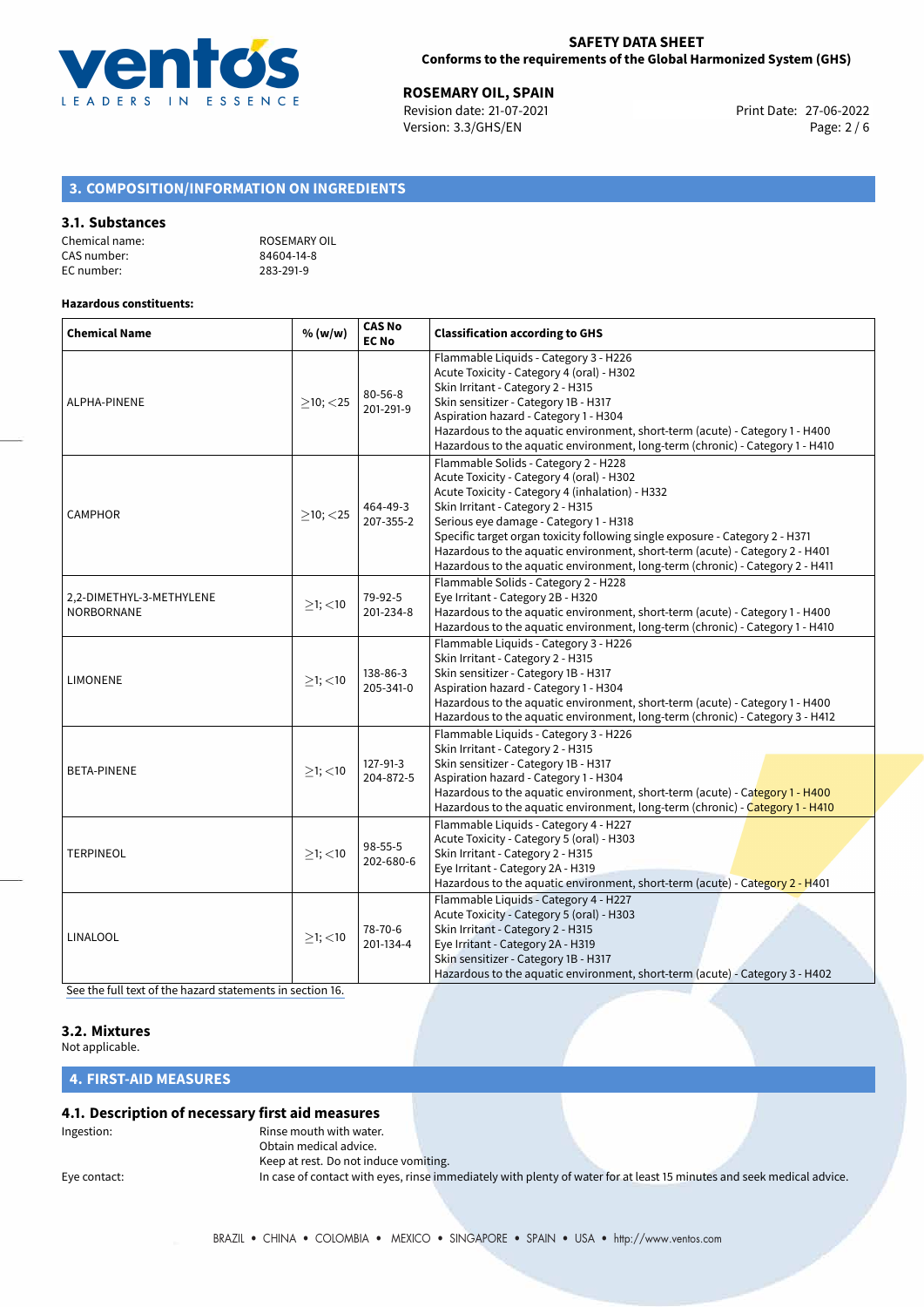

27-06-2022 **ROSEMARY OIL, SPAIN** Revision date: 21-07-2021 Print Date: Version: 3.3/GHS/EN Page: 3 / 6

| Inhalation:   | Remove person to fresh air and keep at rest.       |  |
|---------------|----------------------------------------------------|--|
|               | Seek immediate medical advice.                     |  |
| Skin contact: | Take off immediately all contaminated clothing.    |  |
|               | Thoroughly wash affected skin with soap and water. |  |
|               | Seek medical attention if symptoms persist.        |  |

## **4.2. Most important symptoms and effects, both acute and delayed**

No information available.

# **4.3. Indication of any immediate medical attention and special treatment needed**

No information available.

## **5. FIRE-FIGHTING MEASURES**

## **5.1. Extinguishing Media**

Water spray, carbon dioxide, dry chemical powder or appropriate foam. For safety reasons do not use full water jet.

# **5.2. Special hazards arising from the substance or mixture**

Known or Anticipated Hazardous Products of Combustion: Emits toxic fumes under fire conditions.

### **5.3. Advice for firefighters**

High temperatures can lead to high pressures inside closed containers. Avoid inhalation of vapors that are created. Use appropriate respiratory protection. Do not allow spillage of fire to be poured into drains or watercourses. Wear self-contained breathing apparatus and protective clothing.

## **6. ACCIDENTAL RELEASE MEASURES**

### **6.1. Personal precautions, protective equipment and emergency procedures**

Evacuate surronding areas. Ensure adequate ventilation. Keep unnecessary and unprotected personnel from entering. Do not breathe vapor/spray. Avoid contact with skin and eyes. Information regarding personal protective measures: see section 8.

#### **6.2. Environmental precautions**

To avoid possible contamination of the environment, do not discharge into any drains, surface waters or groundwaters.

#### **6.3. Methods and materials for containment and cleaning up**

Cover with an inert, inorganic, non-combustible absorbent material (e.g. dry-lime, sand, soda ash). Place in covered containers using non-sparking tools and transport outdoors. Avoid open flames or sources of ignition (e.g. pilot lights on gas hot water heater). Ventilate area and wash spill site after material pickup is complete.

### **6.4. Reference to other sections**

Information regarding exposure controls, personal protection and disposal considerations can be found in sections 8 and 13.

## **7. HANDLING AND STORAGE**

### **7.1. Precautions for safe handling**

Do not store or handle this material near food or drinking water. Do not smoke. Avoid contact with the eyes, skin and clothing. Wear protective clothing and use glasses. Observe the rules of safety and hygiene at work. Keep in the original container or an alternative made from a compatible material.

# **7.2. Conditions for safe storage, including any incompatibilities**

Store in tightly closed and preferably full containers in a cool, dry and ventilated area, protected from light. Keep away from sources of ignition (e.g. hot surfaces, sparks, flame and static discharges). Keep away from incompatible materials (see section 10).

## **7.3. Specific end use(s)**

No information available.

## **8. EXPOSURE CONTROLS AND PERSONAL PROTECTION**

# **8.1. Control parameters**

Components with occupational exposure limits: None known.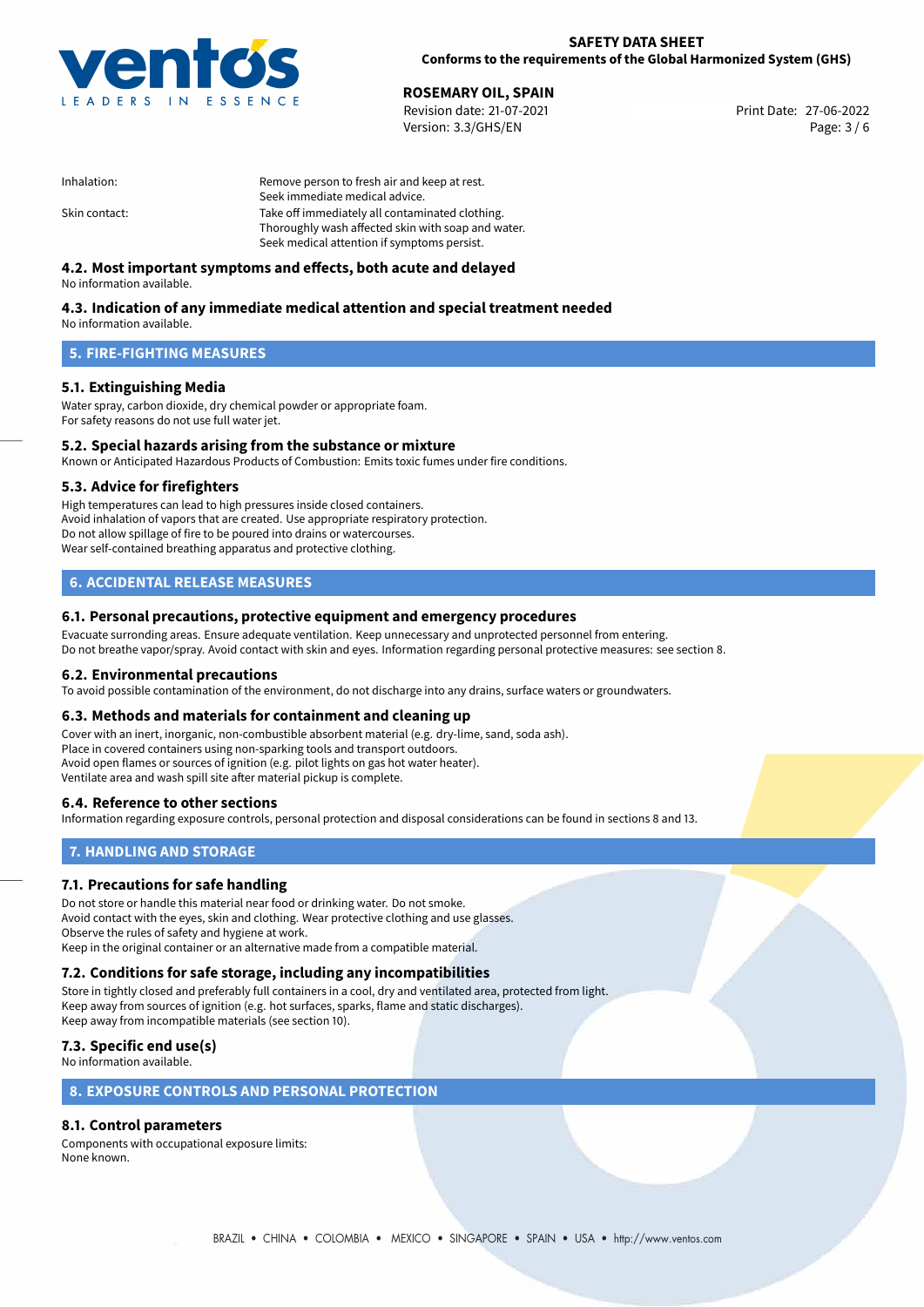

27-06-2022 **ROSEMARY OIL, SPAIN** Revision date: 21-07-2021 Print Date: Version: 3.3/GHS/EN Page: 4 / 6

## **8.2. Exposure controls**

Measures should be taken to prevent materials from being splashed into the body. Provide adequate ventilation, according to the conditions of use. Use a mechanical exhaust if required.

#### **8.3. Individual protection measures, such as personal protective equipment**

| Eye/Face protection:             | Chemical safety goggles are recommended. Wash contaminated goggles before reuse.                                                            |
|----------------------------------|---------------------------------------------------------------------------------------------------------------------------------------------|
| Hand Protection:                 | Chemical-resistant gloves are recommended. Wash contaminated gloves before reuse.                                                           |
| Body protection:                 | Personal protective equipment for the body should be selected based on the task being performed and the risks<br>involved.                  |
| Respiratory Protection:          | In case of insufficient ventilation, use suitable respiratory equipment.                                                                    |
| Environmental exposure controls: | Emissions from ventilation or process equipment should be checked to ensure they comply with environmental<br>protection legislation.       |
|                                  | In some cases, filters or engineering modifications to the process equipment will be necessary to reduce emissions to<br>acceptable levels. |
|                                  |                                                                                                                                             |

## **9. PHYSICAL AND CHEMICAL PROPERTIES**

## **9.1. Information on basic physical and chemical properties**

| Appearance:                            | Liguid                      |  |
|----------------------------------------|-----------------------------|--|
| Colour:                                | Conforms to standard        |  |
| Odour:                                 | Conforms to standard        |  |
| Odour theshold:                        | Not determined              |  |
| pH:                                    | Not determined              |  |
| Melting point/freezing point:          | Not determined              |  |
| Boling point/boiling range (°C):       | Not determined              |  |
| Flash point:                           | 43 $^{\circ}$ C             |  |
| Evaporation rate:                      | Not determined              |  |
| Flammability:                          | Not determined              |  |
| Lower flammability/Explosive limit:    | Not determined              |  |
| Upper flammability/Explosive limit:    | Not determined              |  |
| Vapour pressure:                       | Not determined              |  |
| Vapour Density:                        | Not determined              |  |
| Density:                               | $0,893 - 0,916$ g/mL (20°C) |  |
| Relative density:                      | $0,893 - 0,916$ (20°C)      |  |
| Water solubility:                      | <b>INSOLUBLE IN WATER</b>   |  |
| Solubility in other solvents:          | SOLUBLE IN ETHANOL          |  |
| Partition coefficient n-octanol/water: | Not determined              |  |
| Auto-ignition temperature:             | Not determined              |  |
| Decomposition temperature:             | Not determined              |  |
| Viscosity, dynamic:                    | Not determined              |  |
| Viscosity, kinematic:                  | Not determined              |  |
| Explosive properties:                  | Not determined              |  |
| Oxidising properties:                  | <b>NONE EXPECTED</b>        |  |

## **10. STABILITY AND REACTIVITY**

#### **10.1. Reactivity**

No hazardous reactions if stored and handled as prescribed/indicated.

## **10.2. Chemical stability**

The product is stable if stored and handled as prescribed/indicated.

#### **10.3. Possibility of hazardous reactions**

No hazardous reactions if stored and handled as prescribed/indicated.

#### **10.4. Conditions to Avoid**

Conditions to Avoid: Excessive heat, flame or other ignition sources.

#### **10.5. Incompatible materials**

Avoid contact with strong acids and bases and oxidizing agents.

#### **10.6. Hazardous decomposition products**

During combustion may form carbon monoxide and unidentified organic compounds.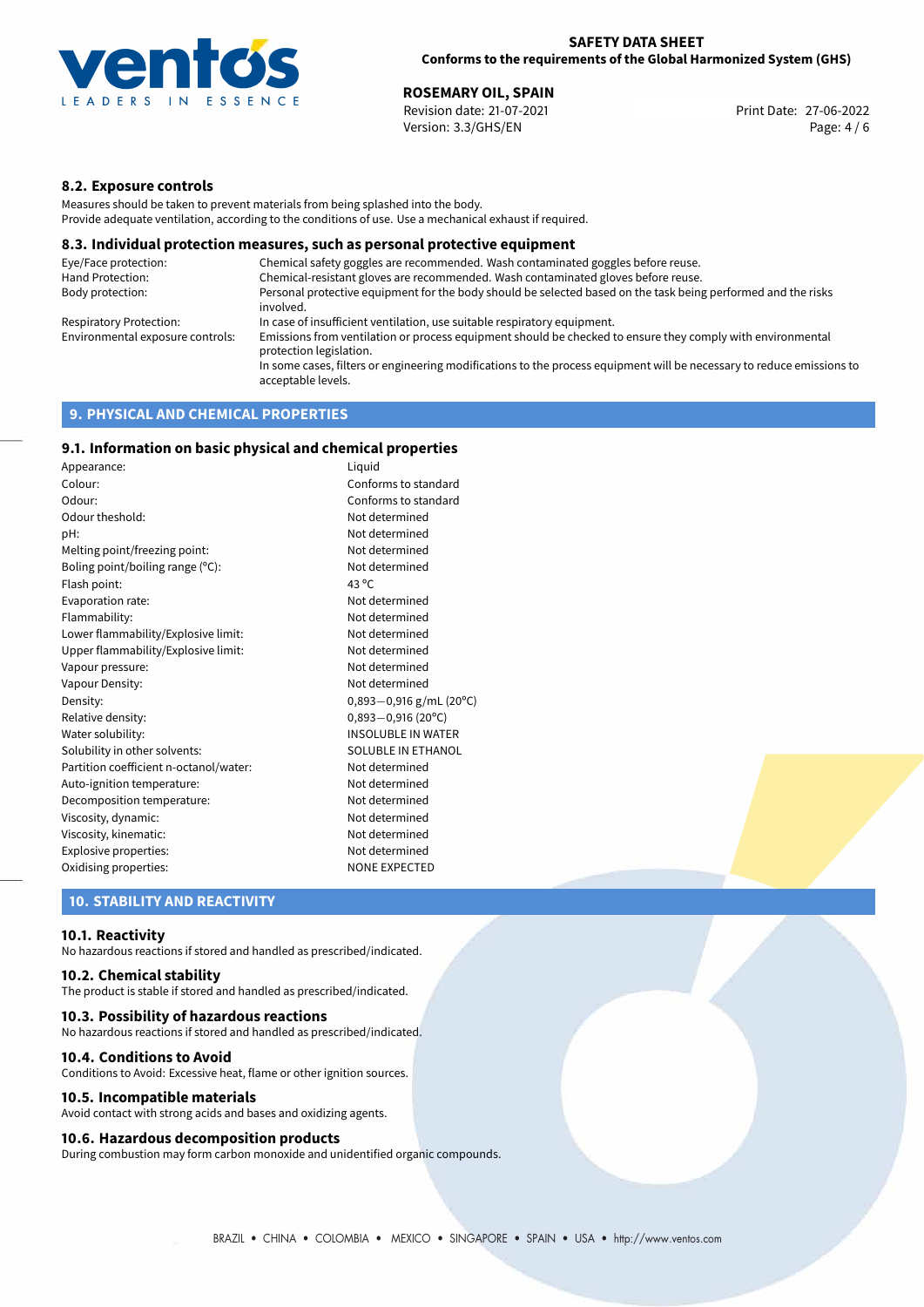

27-06-2022 **ROSEMARY OIL, SPAIN** Revision date: 21-07-2021 Print Date: Version: 3.3/GHS/EN Page: 5 / 6

# **11. TOXICOLOGICAL INFORMATION**

| <b>Acute toxicity</b>             | Based on the data available, the criteria for classification are not met. |
|-----------------------------------|---------------------------------------------------------------------------|
| Skin corrosion/irritation         | Causes skin irritation.                                                   |
| Serious eye damage/irritation     | Causes serious eye irritation.                                            |
| Respiratory or skin sensitisation | May cause an allergic skin reaction.                                      |
| Germ cell mutagenicity            | Based on the data available, the criteria for classification are not met. |
| Carcinogenicity                   | Based on the data available, the criteria for classification are not met. |
| Reproductive toxicity             | Based on the data available, the criteria for classification are not met. |
| <b>STOT-single exposure</b>       | May cause damage to organs.                                               |
| <b>STOT-repeated exposure</b>     | Based on the data available, the criteria for classification are not met. |
| <b>Aspiration hazard</b>          | May be fatal if swallowed and enters airways.                             |

## **12. ECOLOGICAL INFORMATION**

#### **12.1. Toxicity**

**Assessment:** Toxic to aquatic life with long lasting effects. **Experimental/calculated data:** No information available.

## **12.2. Degradability**

No information available.

#### **12.3. Bioaccumulative potential**

No information available.

### **12.4. Soil mobility**

No information available.

# **12.5. Other adverse effects**

See also sections 6, 7, 13 and 15 Do not allow to get into waste water or waterways.

#### **13. DISPOSAL CONSIDERATIONS**

#### **13.1. Waste treatment methods**

Dispose of in accordance with national and local environmental regulations.

## **14. TRANSPORT INFORMATION**

|                                  | <b>ADR/RID/ADN</b>         | <b>IMDG</b>                                  | <b>IATA-ICAO</b>                  |
|----------------------------------|----------------------------|----------------------------------------------|-----------------------------------|
| 14.1. UN Number                  | <b>UN1169</b>              | <b>UN1169</b>                                | <b>UN1169</b>                     |
| 14.2. UN Proper Shipping Name    | EXTRACTS, AROMATIC, LIQUID | EXTRACTS, AROMATIC, LIQUID<br>(ALPHA-PINENE) | <b>EXTRACTS, AROMATIC, LIQUID</b> |
| 14.3. Transport Hazard Class(es) |                            |                                              |                                   |
| 14.4. Packing Group              | Ш                          | Ш                                            | $\mathbf{III}$                    |
| 14.5. Environmental hazards      | Yes                        | Yes                                          | Yes                               |
| <b>Additional information</b>    |                            |                                              |                                   |

#### **14.6 Special precautions for user**

None known

**14.7. Transport in bulk according to Annex II of MARPOL 73/78 and the IBC Code** No information available

**15. REGULATORY INFORMATION**

# **15.1. Safety, health and environmental regulations/legislation specific for the substance or mixture**

No information available

### <span id="page-4-0"></span>**16. OTHER INFORMATION**

**Full text of the R-phrases, hazard statements and precautionary statements mentioned in section 3:** H226 – Flammable liquid and vapour.